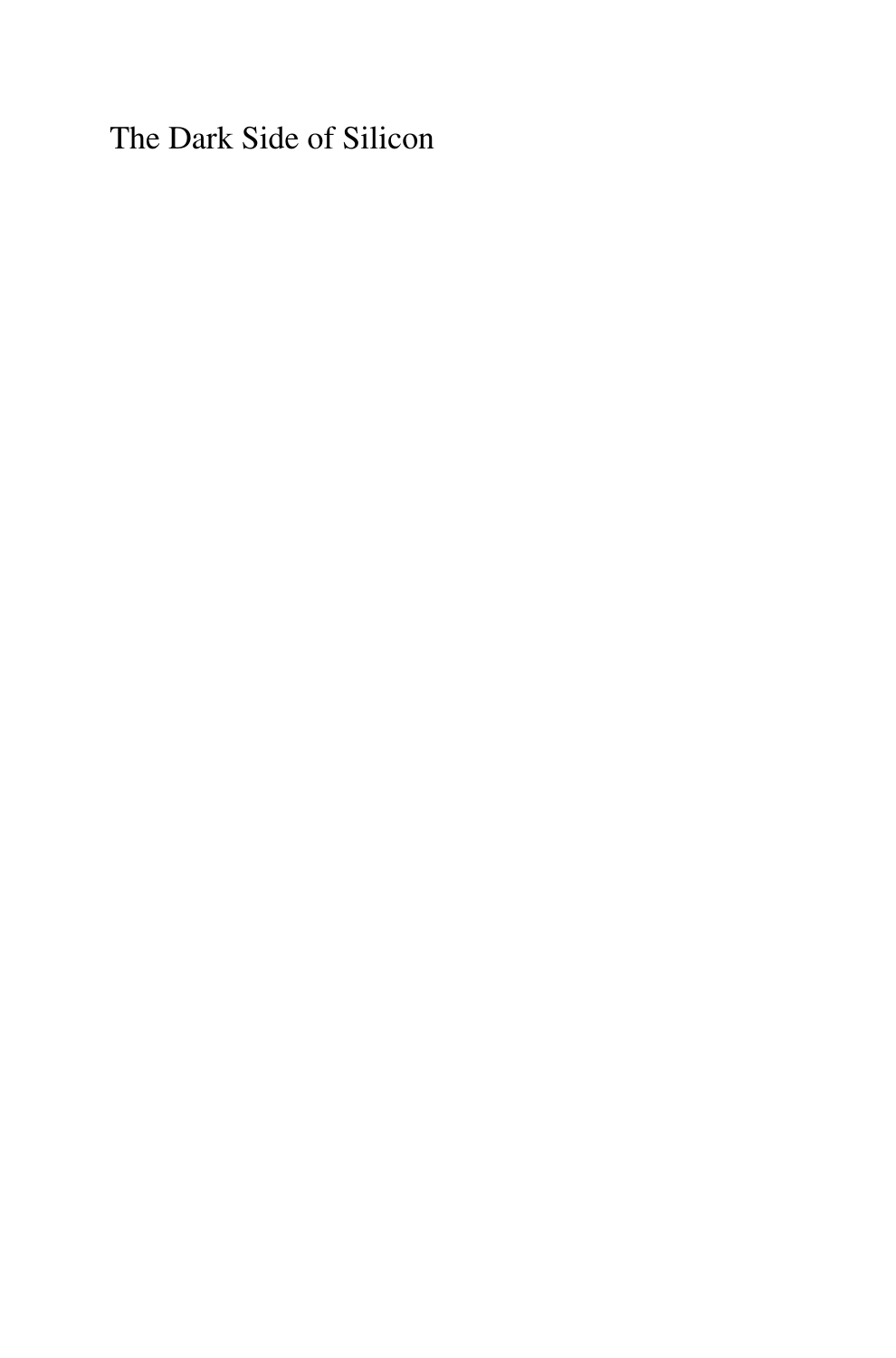Amir M. Rahmani • Pasi Liljeberg Ahmed Hemani • Axel Jantsch • Hannu Tenhunen Editors

## The Dark Side of Silicon

Energy Efficient Computing in the Dark Silicon Era

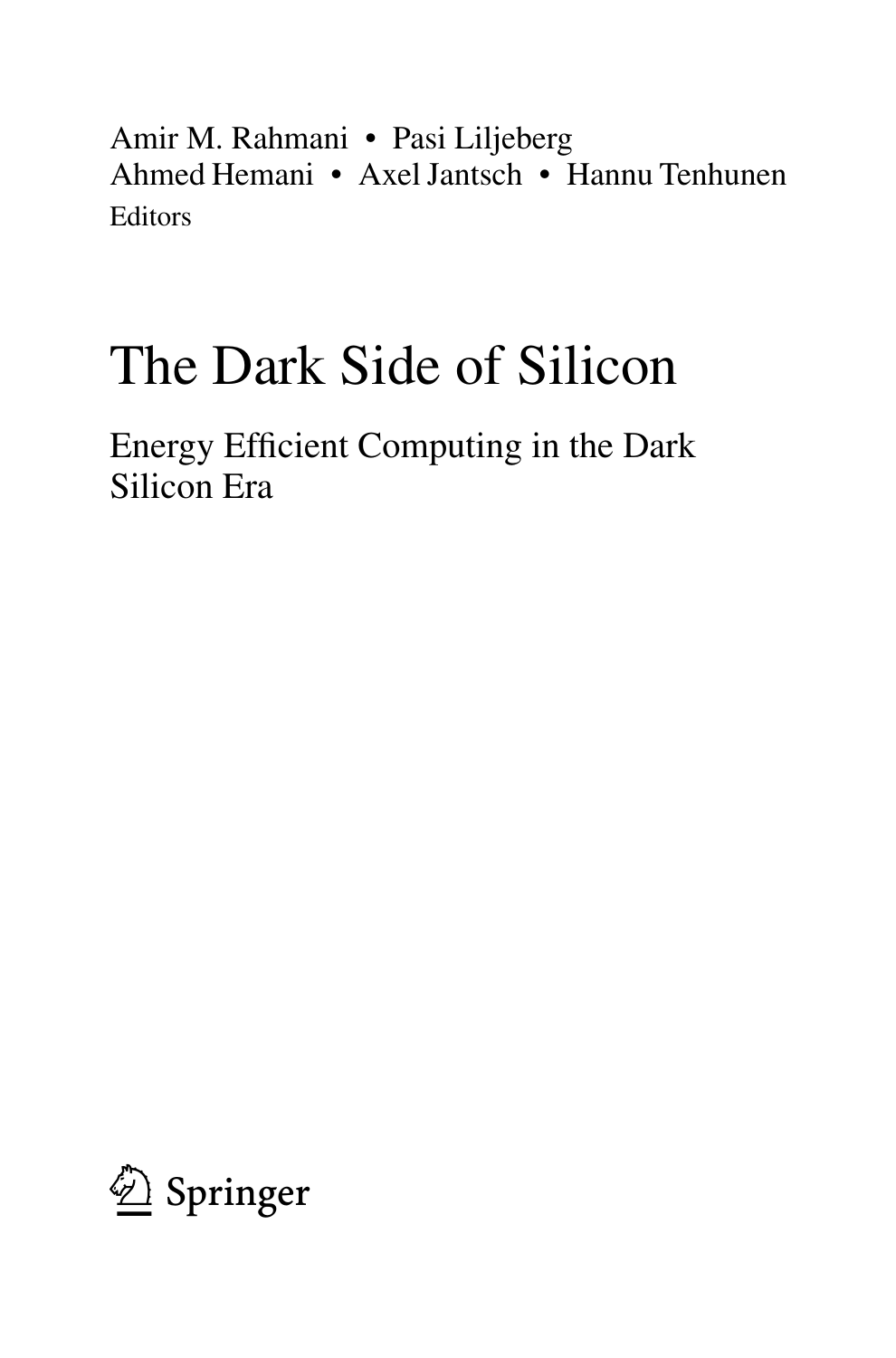*Editors* Amir M. Rahmani University of Turku Turku, Finland

Ahmed Hemani Department of Electronic systems School of ICT, KTH Royal Institute of Technology Kista, Sweden

Hannu Tenhunen KTH Royal Institute of Technology Stockholm, Sweden

Pasi Liljeberg University of Turku Turku, Finland

Axel Jantsch Vienna University of Technology Vienna, Austria

ISBN 978-3-319-31594-2 ISBN 978-3-319-31596-6 (eBook) DOI 10.1007/978-3-319-31596-6

Library of Congress Control Number: 2016936374

© Springer International Publishing Switzerland 2017

This work is subject to copyright. All rights are reserved by the Publisher, whether the whole or part of the material is concerned, specifically the rights of translation, reprinting, reuse of illustrations, recitation, broadcasting, reproduction on microfilms or in any other physical way, and transmission or information storage and retrieval, electronic adaptation, computer software, or by similar or dissimilar methodology now known or hereafter developed.

The use of general descriptive names, registered names, trademarks, service marks, etc. in this publication does not imply, even in the absence of a specific statement, that such names are exempt from the relevant protective laws and regulations and therefore free for general use.

The publisher, the authors and the editors are safe to assume that the advice and information in this book are believed to be true and accurate at the date of publication. Neither the publisher nor the authors or the editors give a warranty, express or implied, with respect to the material contained herein or for any errors or omissions that may have been made.

Printed on acid-free paper

This Springer imprint is published by Springer Nature The registered company is Springer International Publishing AG Switzerland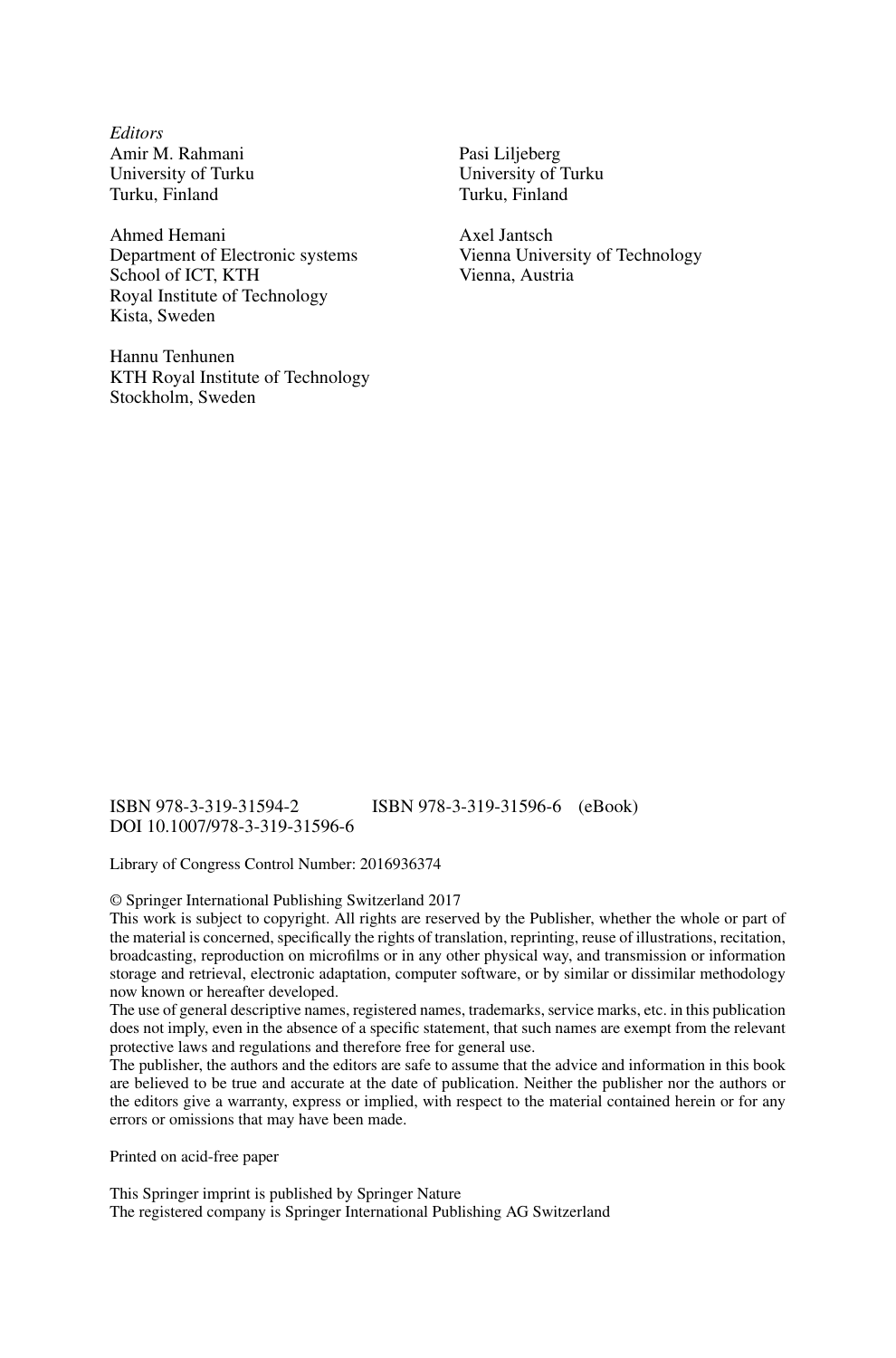## **Contents**

|                         | Part I Architecture and Implementation Perspective                                                                                                                                                        |     |
|-------------------------|-----------------------------------------------------------------------------------------------------------------------------------------------------------------------------------------------------------|-----|
| $\mathbf{1}$            | Anil Kanduri, Amir M. Rahmani, Pasi Liljeberg,<br>Ahmed Hemani, Axel Jantsch, and Hannu Tenhunen                                                                                                          | 3   |
| $\mathbf{2}$            | Dark vs. Dim Silicon and Near-Threshold Computing<br>Liang Wang and Kevin Skadron                                                                                                                         | 21  |
| 3                       | The SiLago Solution: Architecture and Design Methods<br>for a Heterogeneous Dark Silicon Aware Coarse Grain<br>Ahmed Hemani, Nasim Farahini, Syed M.A.H. Jafri,<br>Hassan Sohofi, Shuo Li, and Kolin Paul | 47  |
| $\overline{\mathbf{4}}$ | <b>Heterogeneous Dark Silicon Chip Multi-Processors:</b><br>Siddharth Garg, Yatish Turakhia, and Diana Marculescu                                                                                         | 95  |
| Part II                 | <b>Run-Time Resource Management: Computational</b><br><b>Perspective</b>                                                                                                                                  |     |
| 5                       | <b>Thermal Safe Power: Efficient Thermal-Aware Power</b><br>Santiago Pagani, Heba Khdr, Jian-Jia Chen,<br>Muhammad Shafique, Minming Li, and Jörg Henkel                                                  |     |
| 6                       | <b>Power Management of Asymmetric Multi-Cores</b><br>Tulika Mitra, Thannirmalai Somu Muthukaruppan,<br>Anuj Pathania, Mihai Pricopi, Vanchinathan Venkataramani,<br>and Sanjay Vishin                     | 159 |